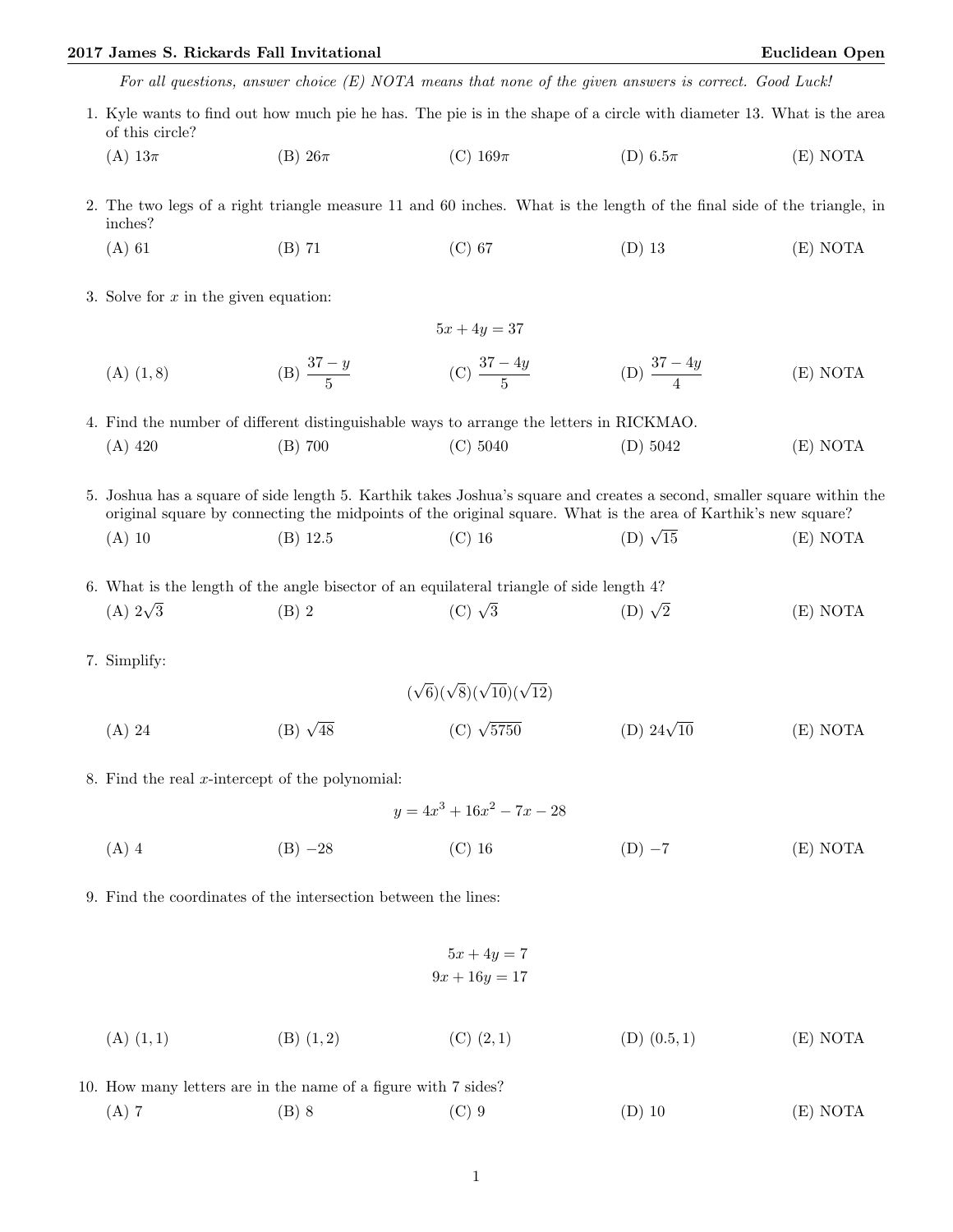|                                         | 2017 James S. Rickards Fall Invitational |         |       | <b>Euclidean Open</b> |  |  |  |  |
|-----------------------------------------|------------------------------------------|---------|-------|-----------------------|--|--|--|--|
| 11. Find the number of factors of 2017. |                                          |         |       |                       |  |  |  |  |
| $(A)$ 12                                | (B) 10                                   | $(C)$ 8 | (D) 4 | (E) NOTA              |  |  |  |  |

12. Expand:

(A) 
$$
15x^2 + 6y^2
$$
 (B)  $40xy$  (C)  $15x^2 + 19xy + 6y^2$  (D)  $8x + 5y$  (E) NOTA

13. Deekshita has a square pyramid shaped charm with height 5 and base length 8. Diyah has a cone shaped charm with height 5 and radius 5. Find the positive difference between the volume of Diyah's charm and Deekshita's charm.

(A) 
$$
\frac{320 - 125\pi}{3}
$$
 (B)  $320 - 125\pi$  (C)  $125\pi - 320$  (D)  $\frac{125\pi - 320}{3}$  (E) NOTA

- 14. Find the sum of the last 3 digits of  $5^{2017}$ .
	- (A) 6 (B) 8 (C) 16 (D) 18 (E) NOTA

15. Puneet's car gets 22 miles per gallon. If he has 2 pints of gas left, how many feet can his car travel? (A) 44 (B) 10560 (C) 52800 (D) 29040 (E) NOTA

16. Vishnu has a bag with five coins. Four of the coins are fair, while the last is a coin with tails on both sides. Vishnu draws a coin out of the bag at random, and flips it three times, with the coin coming up tails all three times. If the coin is flipped a fourth time, what is the probability it comes up tails on that fourth flip?

- (A)  $\frac{5}{6}$ (B)  $\frac{3}{5}$ (C)  $\frac{1}{2}$ (D)  $\frac{9}{10}$ (E) NOTA
- 17. Find the slope of the line parallel to the line perpendicular to the line parallel to the line:

$$
5x + 7y = 2017
$$

(A)  $\frac{7}{5}$ (B)  $\frac{5}{7}$  $(C) - \frac{7}{5}$ 5  $(D) -\frac{5}{7}$ 7 (E) NOTA

18. Find the sum of the x and y values of the coordinates of the vertex and zeroes of the following parabola:

f(x) = 2x <sup>2</sup> − 24x + 64 (A) 10 (B) 12 (C) 14 (D) 16 (E) NOTA

19. Evaluate:

(2<sup>4</sup> ∗ 3 6 ) 1 <sup>2</sup> + (2<sup>12</sup>) 2 3 (A) 364 (B) 108 (C) 354 (D) 72 (E) NOTA

20. Sri really likes chicken and wants to buy some from Sanoor's stove. Sanoor sells chicken nuggets in batches of 5 (small) and 7 (large). What is the greatest possible positive integer number of chicken nuggets Sri cannot obtain by buying a whole number of either small or large batches?

(A) 33 (B) 26 (C) 24 (D) 23 (E) NOTA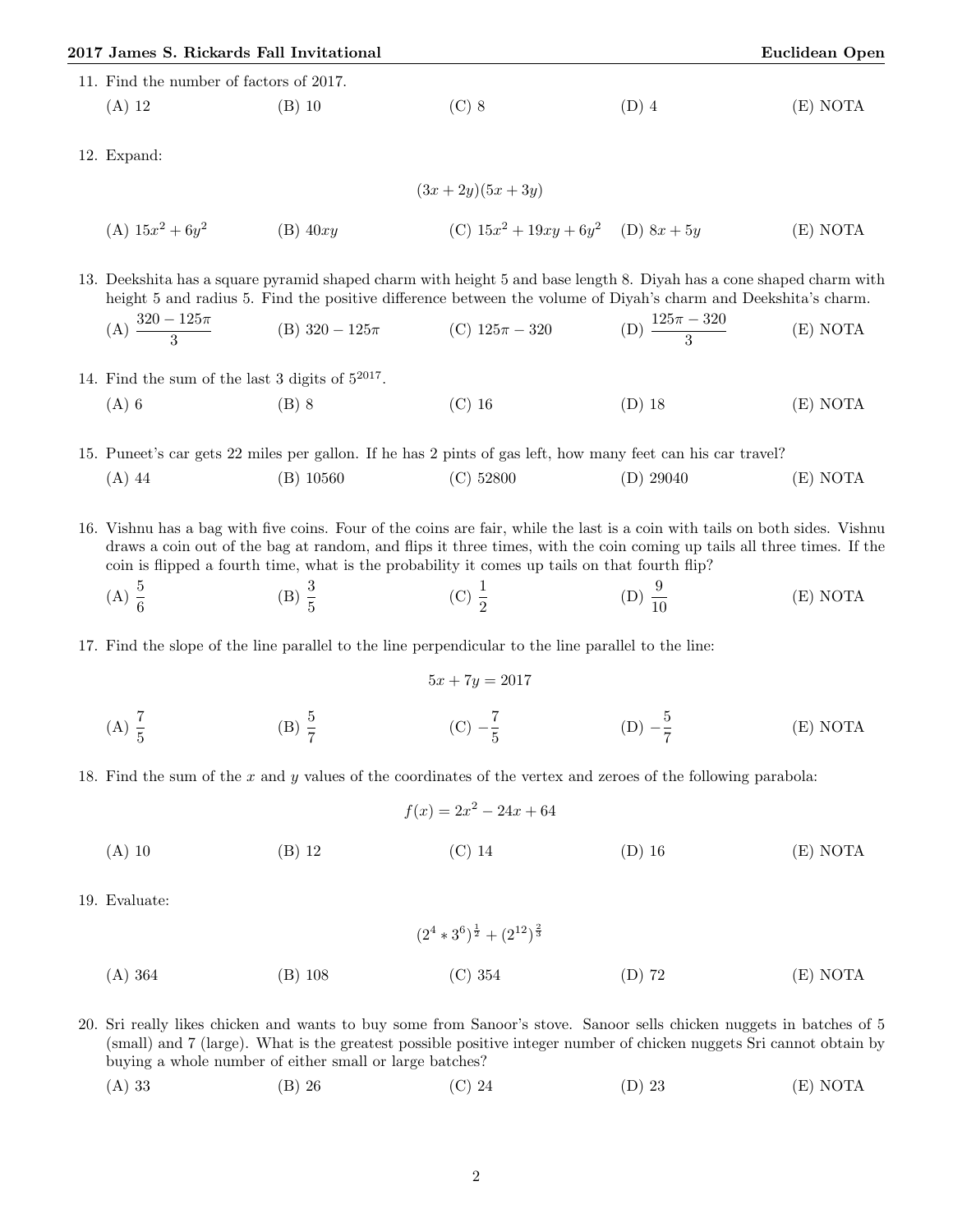| 21. Find:                                                                                                                                                                                                                                                                                                                                                                                                         |             |                                                                                                                         |             |          |  |
|-------------------------------------------------------------------------------------------------------------------------------------------------------------------------------------------------------------------------------------------------------------------------------------------------------------------------------------------------------------------------------------------------------------------|-------------|-------------------------------------------------------------------------------------------------------------------------|-------------|----------|--|
|                                                                                                                                                                                                                                                                                                                                                                                                                   |             | $1+\frac{1}{2}+\frac{1}{4}+\frac{1}{8}$                                                                                 |             |          |  |
| $(A) \infty$                                                                                                                                                                                                                                                                                                                                                                                                      | $(B)$ 1     | $(C)$ 2                                                                                                                 | $(D)$ 3     | (E) NOTA |  |
| 22. Find the sum of the first 100 odd numbers.                                                                                                                                                                                                                                                                                                                                                                    |             |                                                                                                                         |             |          |  |
| $(A)$ 9236                                                                                                                                                                                                                                                                                                                                                                                                        | $(B)$ 10035 | $(C)$ 9758                                                                                                              | $(D)$ 9999  | (E) NOTA |  |
| 23. There are 200 people in the Rickards High School Class of 2017. All 200 students took at least one of three sciences:<br>Biology, Chemistry, or Physics. 31 took only Physics and Biology, 29 took only Biology and Chemistry, and 26<br>took only Physics and Chemistry. 129 students took Biology, 126 students took Chemistry, and 117 students took<br>Physics. How many students took all three classes? |             |                                                                                                                         |             |          |  |
| $(A)$ 28                                                                                                                                                                                                                                                                                                                                                                                                          | $(B)$ 34    | $(C)$ 43                                                                                                                | $(D)$ 57    | (E) NOTA |  |
| 24. What is the least common denominator of 2002 and 1820?                                                                                                                                                                                                                                                                                                                                                        |             |                                                                                                                         |             |          |  |
| $(A)$ 1821820                                                                                                                                                                                                                                                                                                                                                                                                     | (B) 20020   | $(C)$ 260260                                                                                                            | $(D)$ 14014 | (E) NOTA |  |
| 25. Cherry has seven positive integers, and finds that the median of the seven numbers is 14 and the mode is 14. She<br>also finds that 14 is the smallest number. The sum of the three largest numbers is 49. What is the mean of these<br>seven numbers?                                                                                                                                                        |             |                                                                                                                         |             |          |  |
| $(A)$ 16                                                                                                                                                                                                                                                                                                                                                                                                          | $(B)$ 15    | $(C)$ 14                                                                                                                | $(D)$ 7     | (E) NOTA |  |
| 26. Find the next number in the sequence:                                                                                                                                                                                                                                                                                                                                                                         |             |                                                                                                                         |             |          |  |
|                                                                                                                                                                                                                                                                                                                                                                                                                   |             | 1, 1, 2, 3, 5, 8, 13, 21, ?                                                                                             |             |          |  |
| $(A)$ 24                                                                                                                                                                                                                                                                                                                                                                                                          | $(B)$ 26    | $(C)$ 29                                                                                                                | $(D)$ 34    | (E) NOTA |  |
|                                                                                                                                                                                                                                                                                                                                                                                                                   |             | 27. One of the most significant and intricate numbers in mathematics is the golden ratio, which can be found by solving |             |          |  |

for the positive value of  $\phi$  in the equation:

$$
\phi=1+\frac{1}{\phi}
$$

Based on this equation, what is the golden ratio?

(A) 
$$
\frac{\sqrt{5}}{2}
$$
 \t\t (B)  $\frac{1+\sqrt{3}}{2}$  \t\t (C)  $\frac{1+\sqrt{5}}{2}$  \t\t (D)  $\frac{5-\sqrt{5}}{2}$  \t\t (E) NOTA

- 28. It takes Rayyan 30 seconds to do a math problem by himself. It takes Jason 40 seconds to do a math problem by himself. If the two work together, how long, in minutes, does it take for them to do 7 problems?
	- (A) 1.2 (B) 2 (C) 2.5 (D) 3 (E) NOTA
- 29. Solve for  $x$ :

$$
\frac{x + \frac{1}{2}}{2y} + 3ab = 4c
$$
\n(A)  $x = 8cy - 6aby - \frac{1}{2}$   
\n(B)  $x = 2cy - 2aby - \frac{1}{2}$   
\n(C)  $x = 8cy - 2y - 3ab - \frac{1}{2}$   
\n(D)  $x = \frac{1}{2}$   
\n(E) NOTA